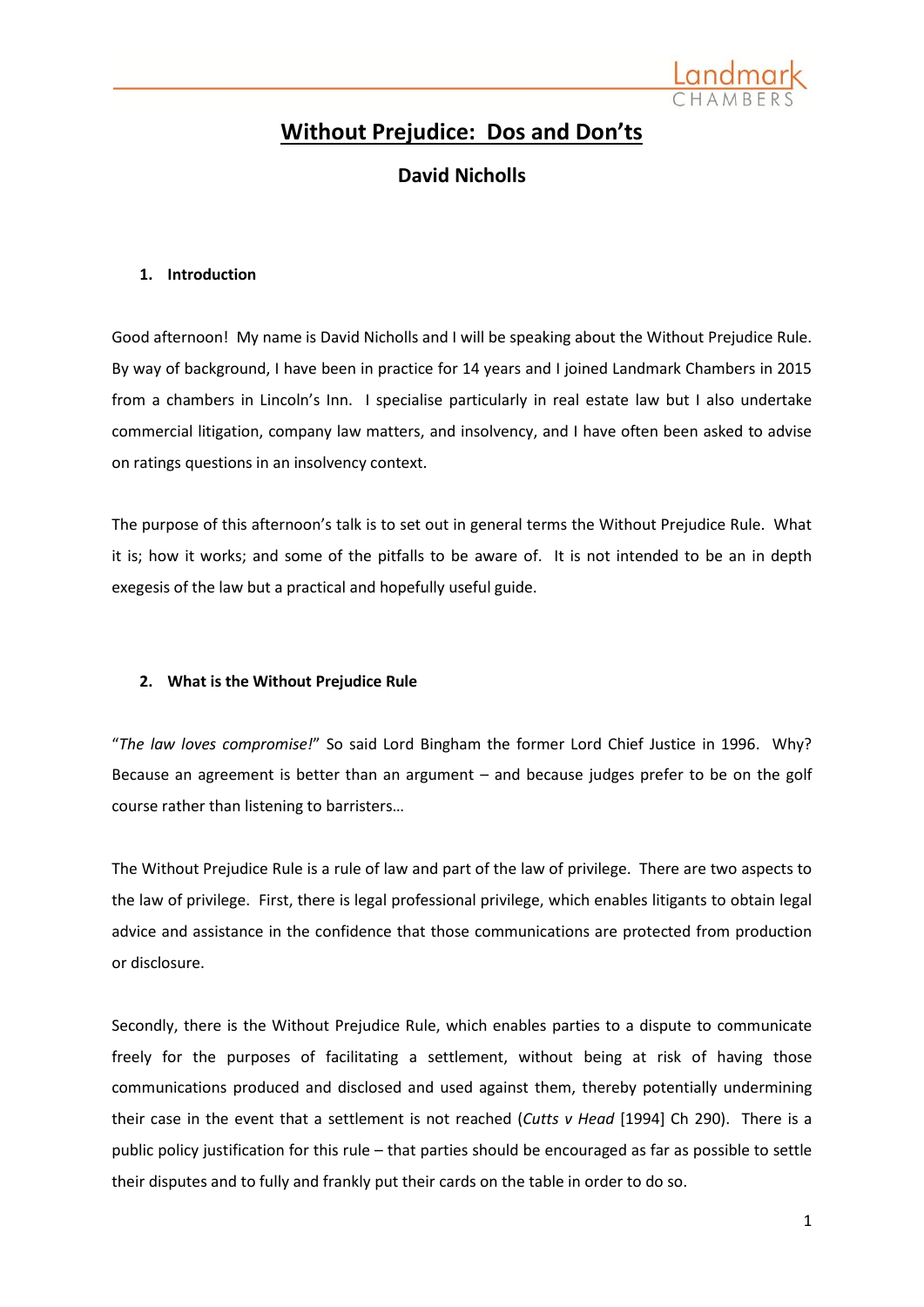

It is important to note that this is not some technical rule of evidence. Privilege is a substantive legal right and has been recognised as such by the courts. Moreover, once privilege is established, the right to withhold the document is an absolute right. There is no balancing act to be performed by the court, for instance, to assess whether the document should nonetheless be disclosed on a discretionary basis or because it would be in the interests of justice for it to be disclosed. There are, however, certain categories of exception.

In general terms, the Without Prejudice Rule operates to exclude genuinely without prejudice communications from evidence in the current or subsequent proceedings between the parties to the dispute and between different parties to the dispute (e.g. in tripartite litigation). It also excludes those communications from evidence in subsequent proceedings between the same parties relating to a different dispute, provided it is connected to the same subject matter as the original dispute.

### **3. Key aspects**

There are the following key aspects of the Without Prejudice rule, some of which will be discussed further.

- It applies to oral *and* written communications. It should be remembered that negotiations may be conducted in writing (on paper or by email) and orally (by telephone or in a meeting, such as a mediation).
- Must be a genuine attempt to compromise a dispute. Merely setting out your case or criticizing the other side's case is not sufficient.
- There does not need to be litigation on foot or a threat of litigation. The crucial question is whether, in the course of negotiation, the parties contemplated, or might reasonably have contemplated, litigation if they could not agree terms (*Framlington v Barnetson* [2007] EWCA Civ 502). But there must be a genuine dispute – reasonably cohate and definable issues, not simply a number of reciprocal differences and grievances.
- The entirety of the communications are protected the court will not dissect them.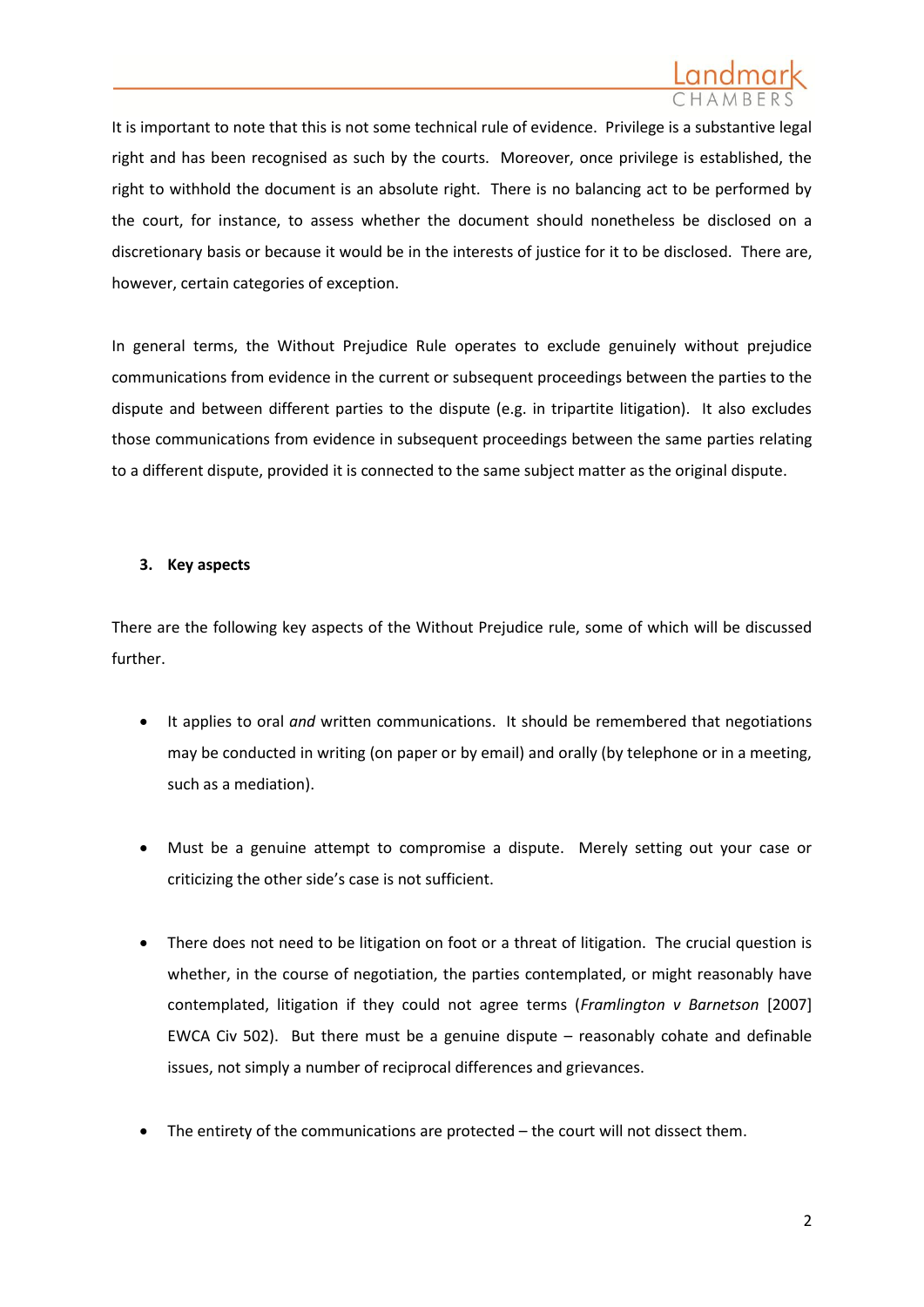The label 'Without Prejudice' can be useful but it is not determinative. It is the substance that counts and this is assessed objectively. It is important to distinguish between the label 'Without Prejudice' and the label 'Without Prejudice Save As To Costs'

### **3A. When does the Rule apply?**

The starting point is that there must be a bona fide attempt to resolve a dispute. If not, then the without prejudice rule is not engaged, even if the label 'Without Prejudice' is attached to the correspondence.

Conversely, if the correspondence is genuinely directed to resolving a dispute, then the communications are protected even if the label is not used. A party who makes an offer in correspondence and intends the correspondence to be open is best advised to say so clearly.

However, a letter offering to pay a lower sum than the amount claimed in a debt claim was held *not*  to be without prejudice, even though it bore the label 'Without Prejudice' (*Bradford & Bingley v Rashid* [2006] 4 All ER 705). The House of Lords in that case concluded that the Without Prejudice Rule has no application to apparently open communications designed only to discuss the repayment of an admitted liability rather than to negotiate and compromise a disputed liability. In that case, the defendant was simply asking for a concession rather than giving one. It was not a dispute about *how much* was owing; rather the offer made was that the claimant should accept a lower sum than the admitted amount being claimed.

### **3B. Extent**

Where one party makes a without prejudice offer, the privilege extends to the response to the offer as well as to the offer itself, whatever the response may be (e.g. counter-offer, request for more information, etc.). In addition, the court will not dissect correspondence or communications in order to determine which parts of it may or may not be privileged. Save in relation to certain limited exceptions, which I touch on below, without prejudice negotiations are not admissible in evidence and it is the *totality* of the communications that are protected.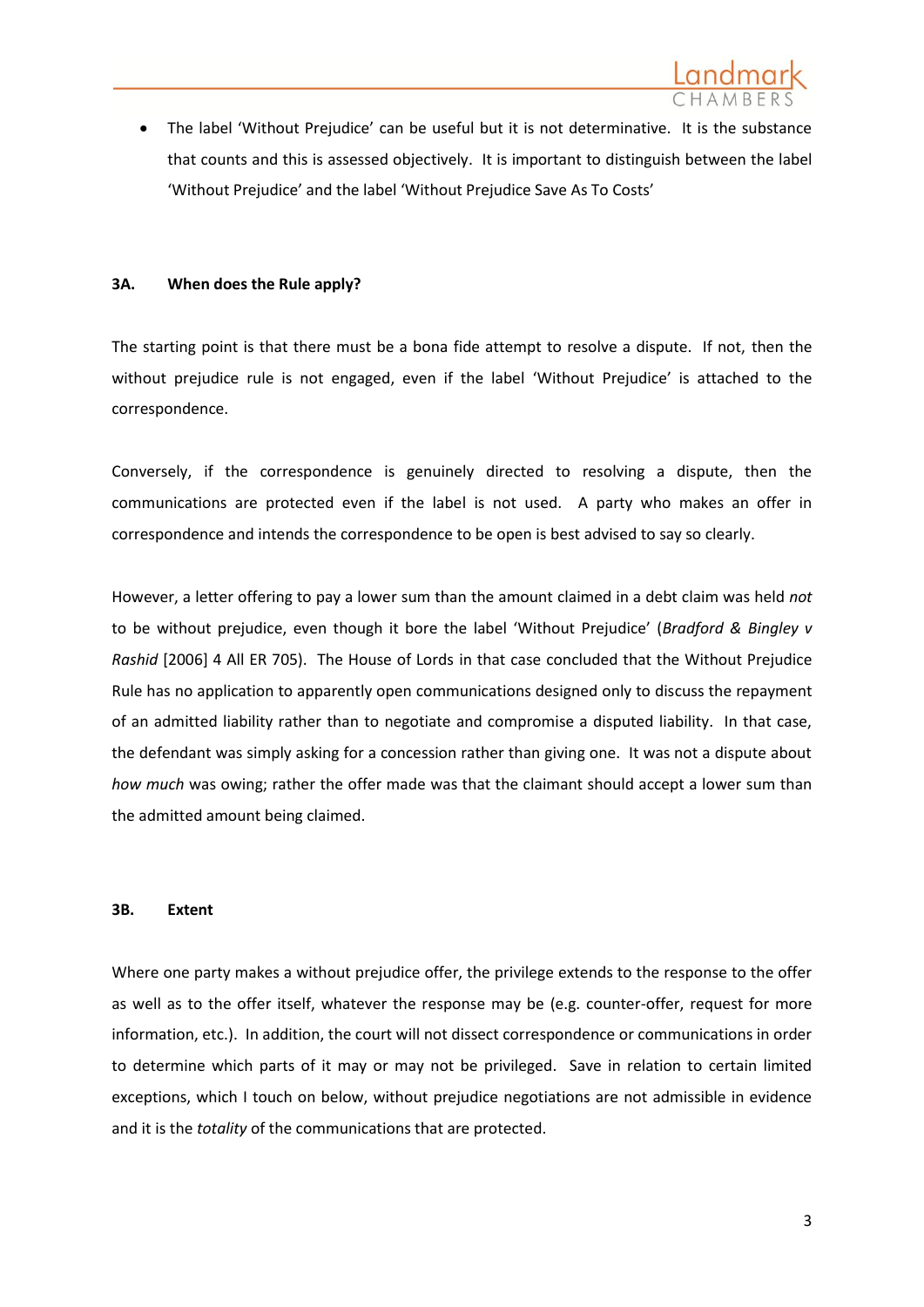

### **3C. Labelling**

As a general rule, it is good practice to label genuinely without prejudice communications with a label such as 'Without Prejudice'. The reason for this is that it makes clear to the other side that you consider the content of the communication to be without prejudice. In addition, should the point ever be contested in court, the court will take into account the label used. Although the court will look to the substance of the communications, and will assess this objectively, the fact that one or both parties intended the communications to be without prejudice is a relevant factor.

Likewise, by not using the label, the court may start from the position that it is for the party claiming privilege to demonstrate that the communication is in fact privileged. Equally, it may have been the parties' intention that the correspondence should be capable of being referred to subsequently.

It is open to the parties to agree as a matter of contract that the ambit of the Without Prejudice Rule should be extended, perhaps to cover communications that do not concern a dispute. However, there has to be a clear agreement that this is what they have decided to do. In the case of *Avonwick v Webinvest* [2014] EWCA Civ 1436, the court concluded that there was no such evidence because the communications were headed 'Without Prejudice Subject to Contract', which suggested that a binding agreement had not been made.

It is therefore important that parties are clear about the label they are using (if any) and why they are using it. Ideally, there should be an express agreement with the other side that a particular line of correspondence should be without prejudice.

If an initial letter is marked without prejudice, then it would be advisable to ensure all other letters in that chain are similarly marked, unless the negotiation has come to a conclusion, otherwise it may be difficult to discern at which moment the parties intended the correspondence to stop being privileged.

### **3D. What label?**

There are two principal labels that are used: Without Prejudice and Without Prejudice Save As To Costs. The distinction is important. Only correspondence with the latter label can be referred to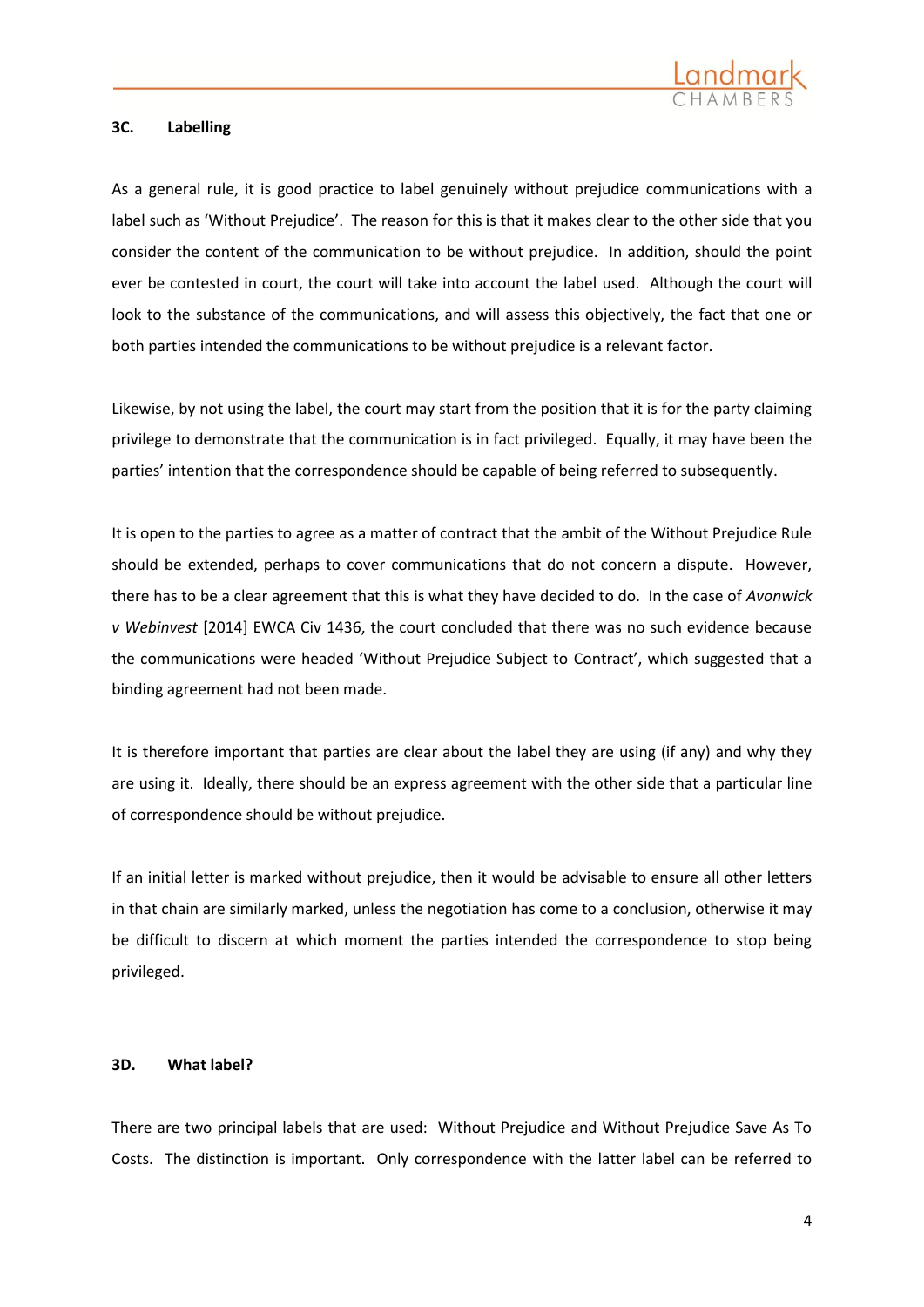when the court considers the question of costs. Alternatively, the content of the communications must make it clear that the body of the text will be brought to the court's attention when costs are decided. This was confirmed in the case of *Vestergaard v Bestnet* [2014] EWHC 4047 (Ch).

### **3E. Waiver**

Without prejudice correspondence attracts *joint privilege* meaning that it can only be waived with the consent of both parties. However, this can be done inadvertently, particularly where parties wish to refer to or rely on part of without prejudice correspondence. The effect of waiving privilege in relation to part will generally be to waive privilege in relation to the whole chain of communication.

### **4. Exceptions**

There are some exceptions to the Without Prejudice Rule and these largely arise in circumstances where there is unlikely to be any prejudice arising from the disclosure (*Unilever v Procter & Gamble*  [2001] 1 All ER 783). These exceptions are when the communications:

- Demonstrate the fact of a concluded settlement agreement
- Assist as an aid to construing the settlement agreement that was subsequently reached (*Oceanbulk Shipping & Trading SA v TMT Asia Limited and others* [2010] UKSC 44)
- Provide evidence of grounds to set aside a concluded settlement agreement on the basis of misrepresentation, fraud or undue influence
- Evidence the fact of a delay (usually it is just the existence of the communications that needs to be referred to, not the detail within them). In this context, WP communications may be referred to in interim applications.
- Are evidence of perjury, blackmail or other serious and unambiguous impropriety (see *Halfords Media (UK) Limited v Ponomarjovs* (October 2015 – Chancery))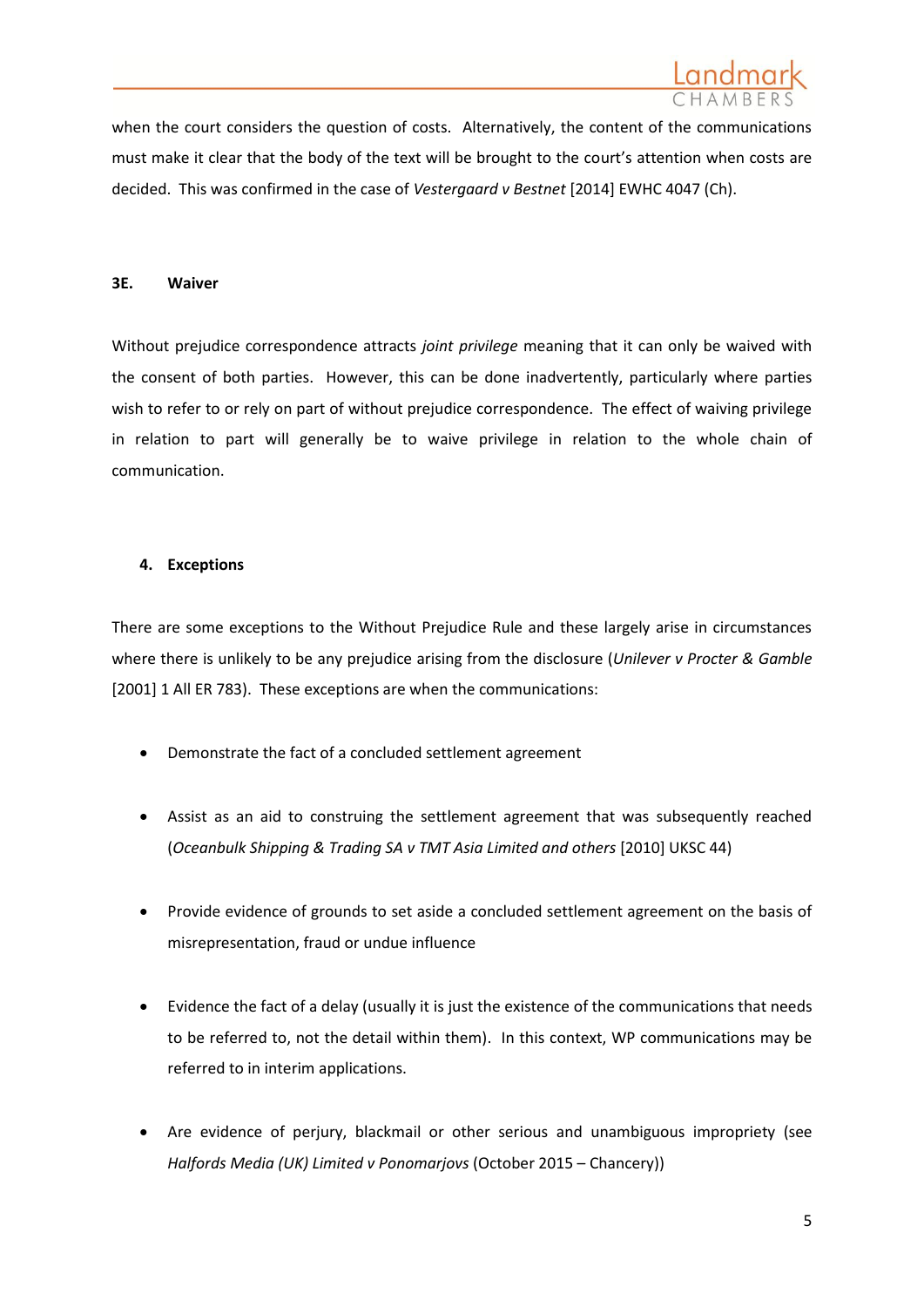

 Where a clear statement is made in the without prejudice communications, that is relied on by the other party, giving rise to an estoppel

That said, the rule still effectively prevents any use by either party of the protected communications in a manner that would adversely affect the interests of the other.

### **5. Example**

The Without Prejudice Rule was recently considered by the Court of Appeal in the case of *Suh v Mace* [2016] EWCA Civ 4. This case concerned commercial premises. The claimants were the tenants and the defendant was the landlord. The landlord changed the locks in an attempt to forfeit the lease. The tenants commenced proceedings against the landlord for breach of covenant and contended that the lease was continuing and there had not been a valid forfeiture.

There were two meetings at the landlord's solicitors offices. Mrs Suh, one of the defendant tenants, attended this meeting. She had no legal representation. The landlord subsequently alleged that Mrs Suh made a number of admissions that undermined her case and on which the landlord wanted to rely. These admissions were recorded in notes made at the meeting. For instance, the landlord alleged that one of the tenants had conceded that there was unpaid rent at the time of the alleged forfeiture. The landlord also claimed that this tenant had said that she had not signed certain court documents that bore her signature. The claimants argued that these statements had not been made, but, in any event, they said that what was said at these meetings was privileged because the meetings were without prejudice because they were settlement meetings.

At first instance, the judge concluded that the meetings were not settlement discussions and as a result the tenants' claim failed. However, this was overturned on appeal. The Court of Appeal decided that it was incorrect to analyse different statements made at different stages of the meeting in order to determine whether they were without prejudice or not. The House of Lords had previously recommended that a broad view should be taken in assessing whether communications (whether in writing or in a meeting) were without prejudice: *Ofulue v Bossert* [2009] 1 AC 990 and the Court of Appeal applied the same approach here. Part of the reasoning for this is that it is impractical for the courts to have to dissect communications in this way and, moreover, such an approach undermines the very nature of the privilege because it means that parties can never have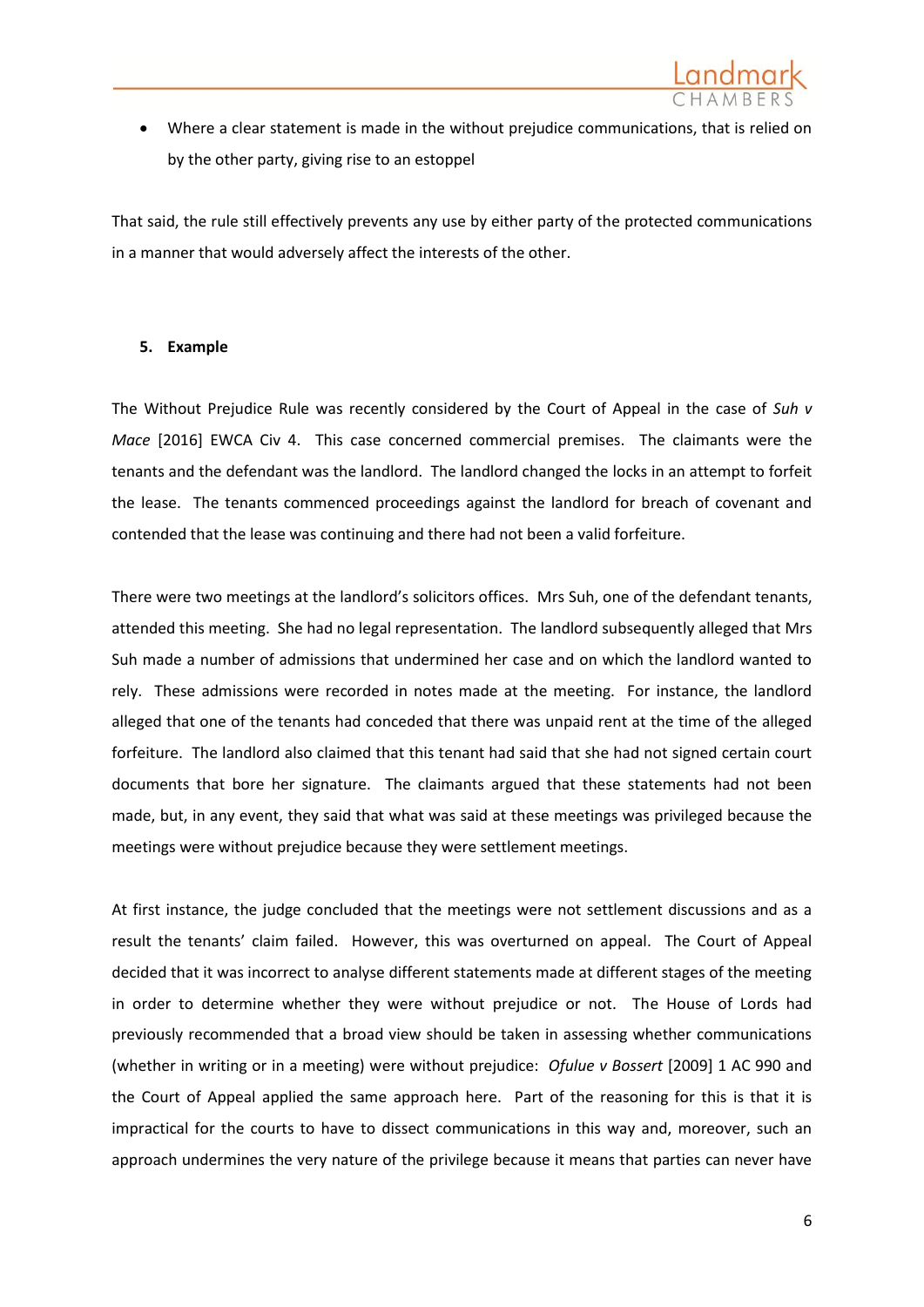

confidence that the entirety of the communications are protected. Thus, Vos LJ decided that all the communications at the meetings and the related correspondence were protected by without prejudice privilege.

Another point that arose in the *Suh* case was that any privilege would cover up dishonesty in the tenant's statement if she had not in fact signed the statement that bore her signature. However, this argument was rejected because the Court considered that the tenant could not be said to be 'abusing' the privilege as she had no understanding of the without prejudice rule nor was she dishonest in the without prejudice communications themselves.

### **6. Pitfalls, lessons, and tips**

- 1. Rule applies to any negotiation with the genuine intention of settling a dispute
- 2. But there are exceptions to the Rule
- 3. The label used is *not* determinative
- 4. But a label should be given, provided it is applied with *thought*
- 5. Indiscriminate use of labelling or failure to label should be avoided.
	- a. Parties often use phrases like 'without prejudice' and 'off the record' interchangeably when they want to engage in written or oral correspondence privately in the hope or expectation that it won't be referred to in subsequent legal proceedings. But this hope is misplaced. However, mere use of these labels does not give the communications any protection unless there is a genuine attempt to settle.
- 6. Waiver requires both parties to consent but beware of waiving inadvertently (or consenting to the other side's waiver)
- 7. Be on guard at all times. Remember Mrs Suh.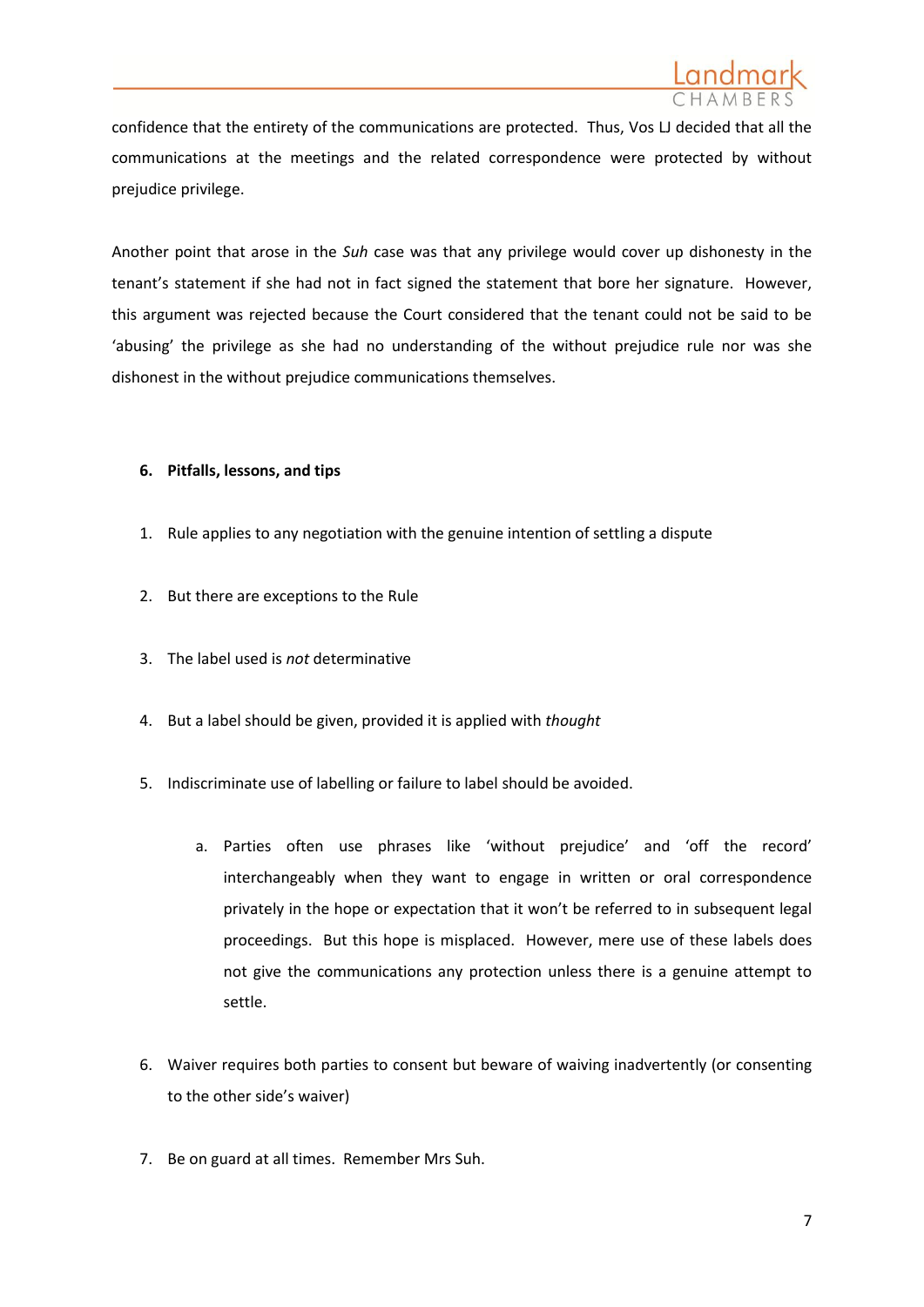

- 8. Communications cannot be salami chopped into some bits which are privileged and some bits which are not.
- 9. Take extra care when dealing with litigants in person

### **Tips**

- i. If a letter is received headed 'Without Prejudice', consider whether the label is really needed. If the letter is not a genuine attempt to settle a dispute, then reply to the letter inviting the other side to agree that the letter is not 'Without Prejudice' or to explain why they think it is.
- ii. Before you send a letter, consider whether your letter is in substance a genuine attempt to settle a dispute, or written in the context of such negotiations. Consider what label, if any, your correspondence needs.
- iii. If you consider that the content of otherwise without prejudice correspondence should be referred to, consider whether one of the established exceptions to the rule applies. If not, the correspondence will be privileged.
- iv. If there is to be a dispute about the admissibility of without prejudice material, it is better that this is dealt with prior to the trial and preferably by someone other than the trial judge.

### **7. Conclusion**

Encouraging free communication is paramount in settlement discussions and, as such, save for any legitimate instances of abuse, privilege will be to afforded to settlement discussions in their entirety. For a communication to attract this privilege, there must be a real issue between the parties and the communication must be an attempt – or part of an attempt – to negotiate a resolution of that issue. The court will look at the substance of the communication and not the label attached to it, but it is